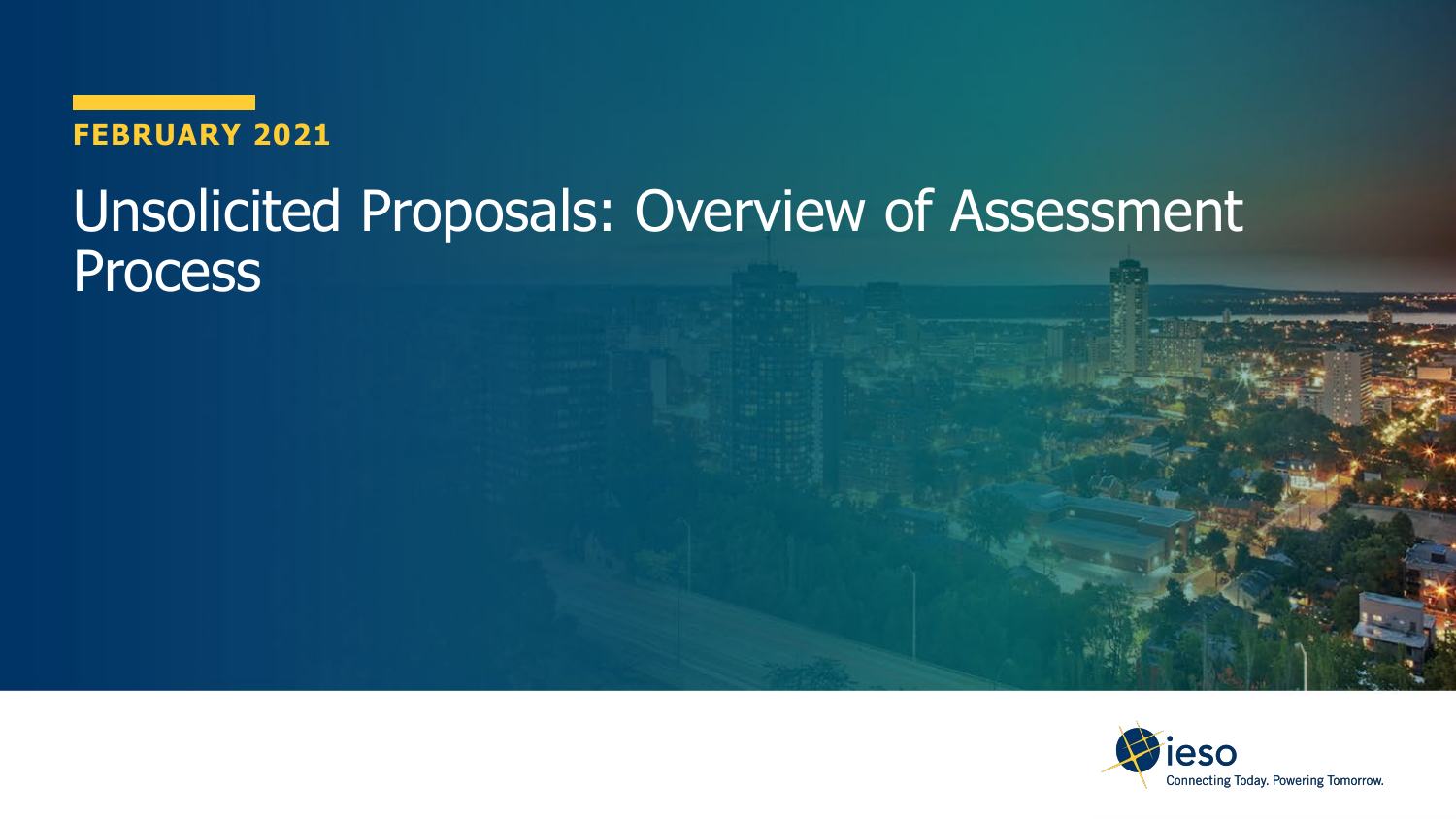### Unsolicited Proposals and Resource Adequacy

- The IESO is committed to developing competitive processes to meet the future reliability needs of the system in a cost-effective way.
- Development of these processes is the focus of the "Resource Adequacy" Framework and when implemented, will be the primary method of committing resources.
- The Ministry of Energy, Northern Development and Mines (ENDM) has also asked the IESO to develop an assessment process for unsolicited energy project proposals to address projects that:
	- 1. Provide electricity system benefits and reduce costs for ratepayers;
	- 2. Are unique or innovative; and
	- 3. Do not have a clear pathway to be acquired through a competitive process.

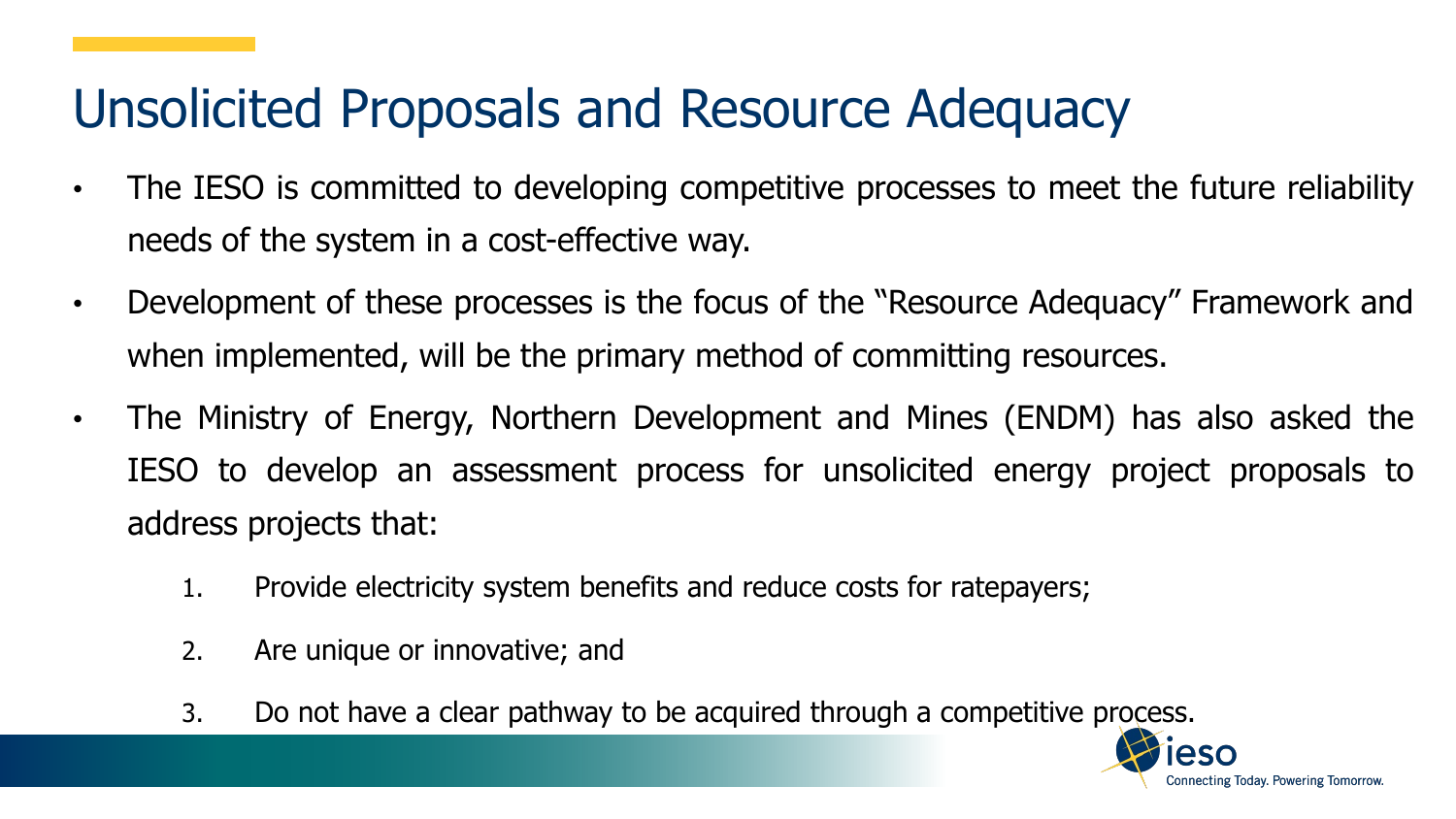#### Overview of Process

- The purpose of the assessment process is to better understand, screen and inform ENDM decisions on unsolicited energy project proposals that have been submitted.
- The IESO's responsibility is to provide independent analysis and advice to inform ENDM on how a proposed project would impact the system and ratepayers, including opportunities for the project to participate in existing and future competitive mechanisms.
- To participate in the process, a project must be sufficiently developed, able to demonstrate community support and reduce electricity system and ratepayer costs.

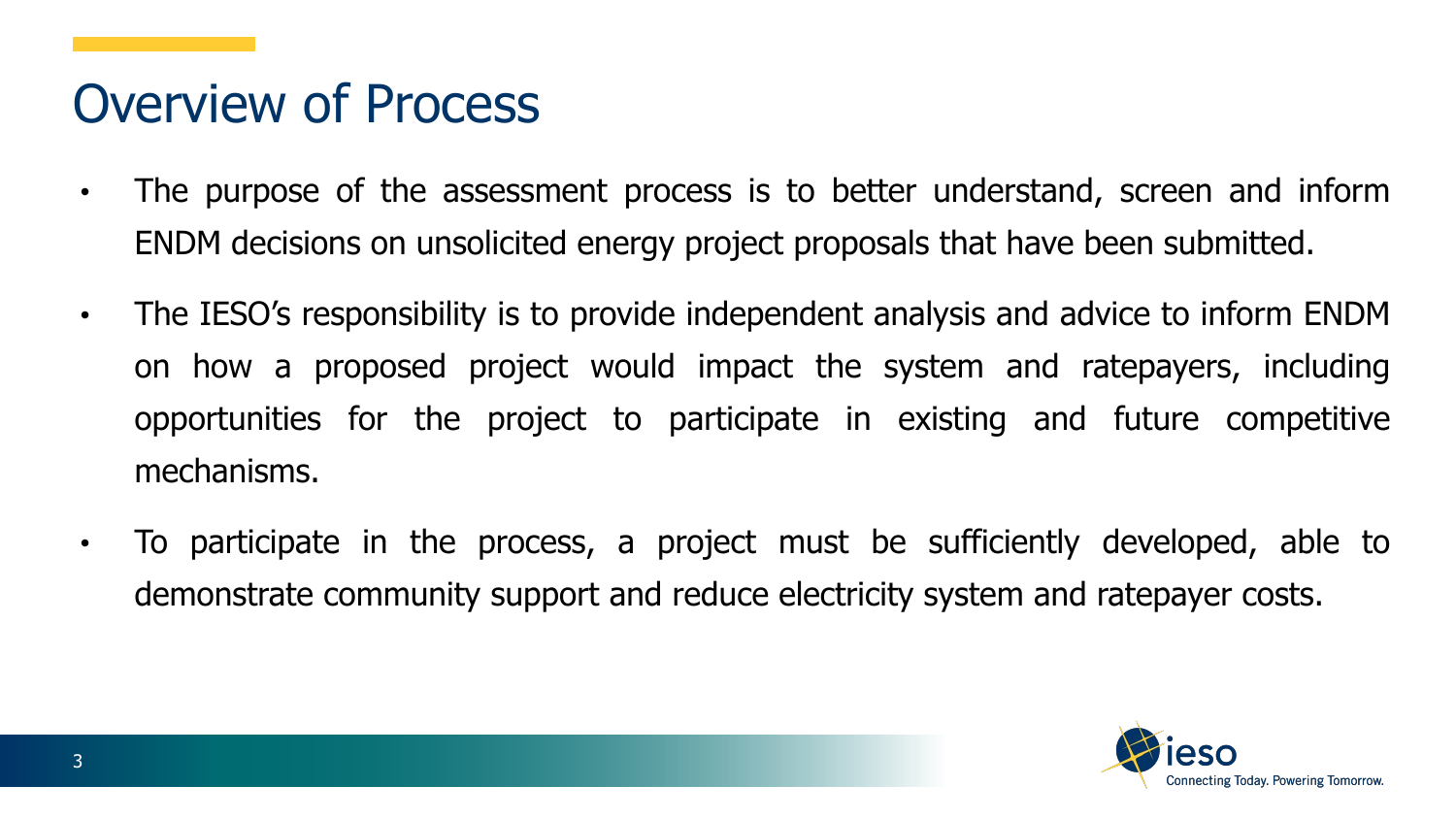#### Assessment Criteria

In its review of a project, the IESO would assess the following criteria:

- 1. Assess the potential for the project to address forecasted system needs;
- 2. Assess the potential for the project to provide electricity system benefits and cost savings; and
- 3. Assess if the project already has a pathway to be acquired through an existing or future competitive acquisition mechanism (i.e., not just through the Unsolicited Proposals process).

As part of its assessment, the IESO will consider a reasonable range of alternatives that could have greater benefits or lower costs.

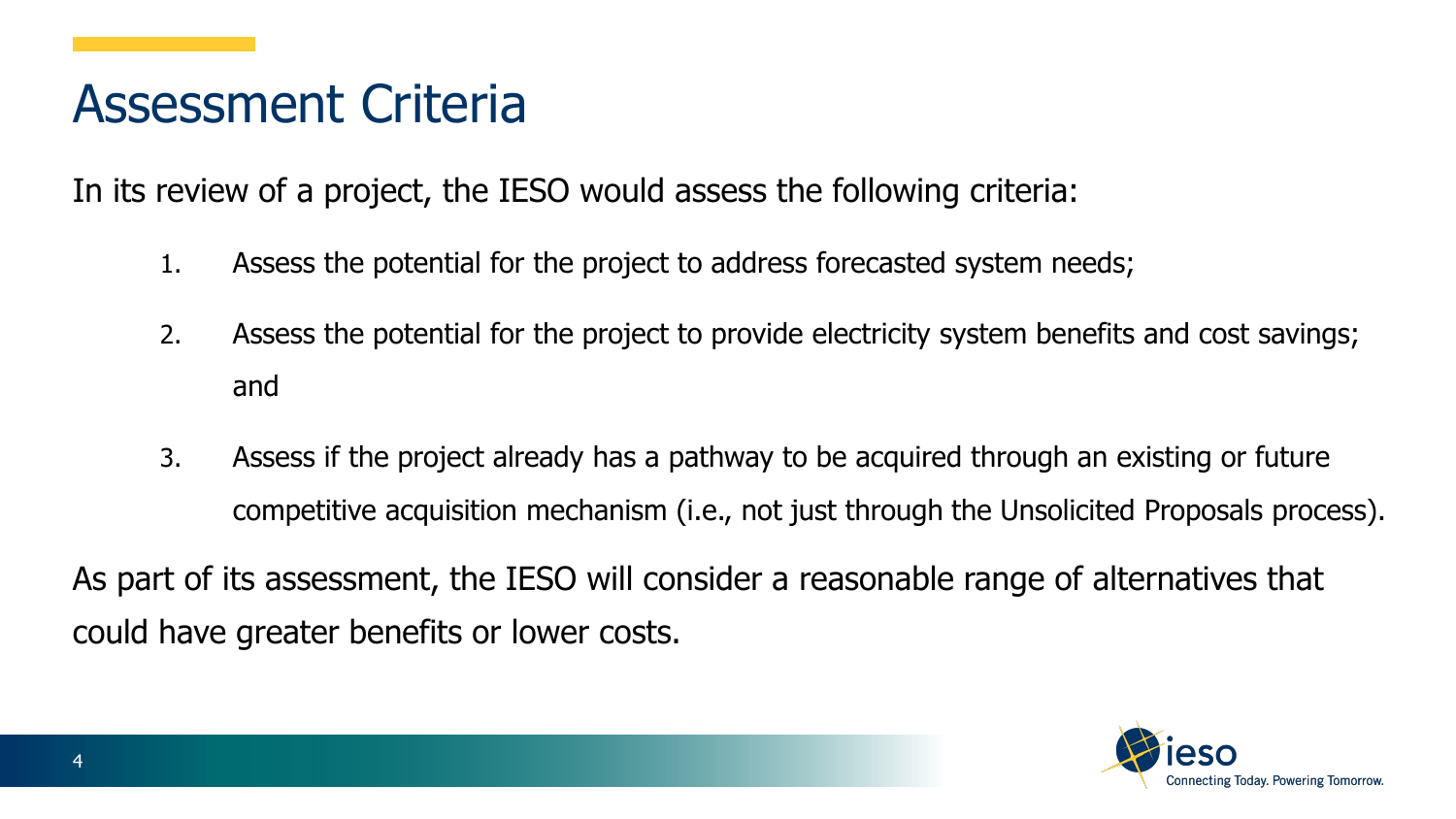### Information Requirements for Criteria #1

To assess if the project can potentially meet forecasted system needs, the IESO requires:

- Details on products and services provided by the project to the Ontario electricity system; and
- Expected project timelines and commercial operation information:
	- $\circ$  Confirmation of approval for use of the lands required by the project;
	- o Status and evidence of Indigenous community consultation;
	- o Evidence of local community engagement and support;
	- o Status of permits, regulatory permissions and environmental assessments (if applicable) required prior to construction; and
	- o Status of major equipment sourcing and timelines.

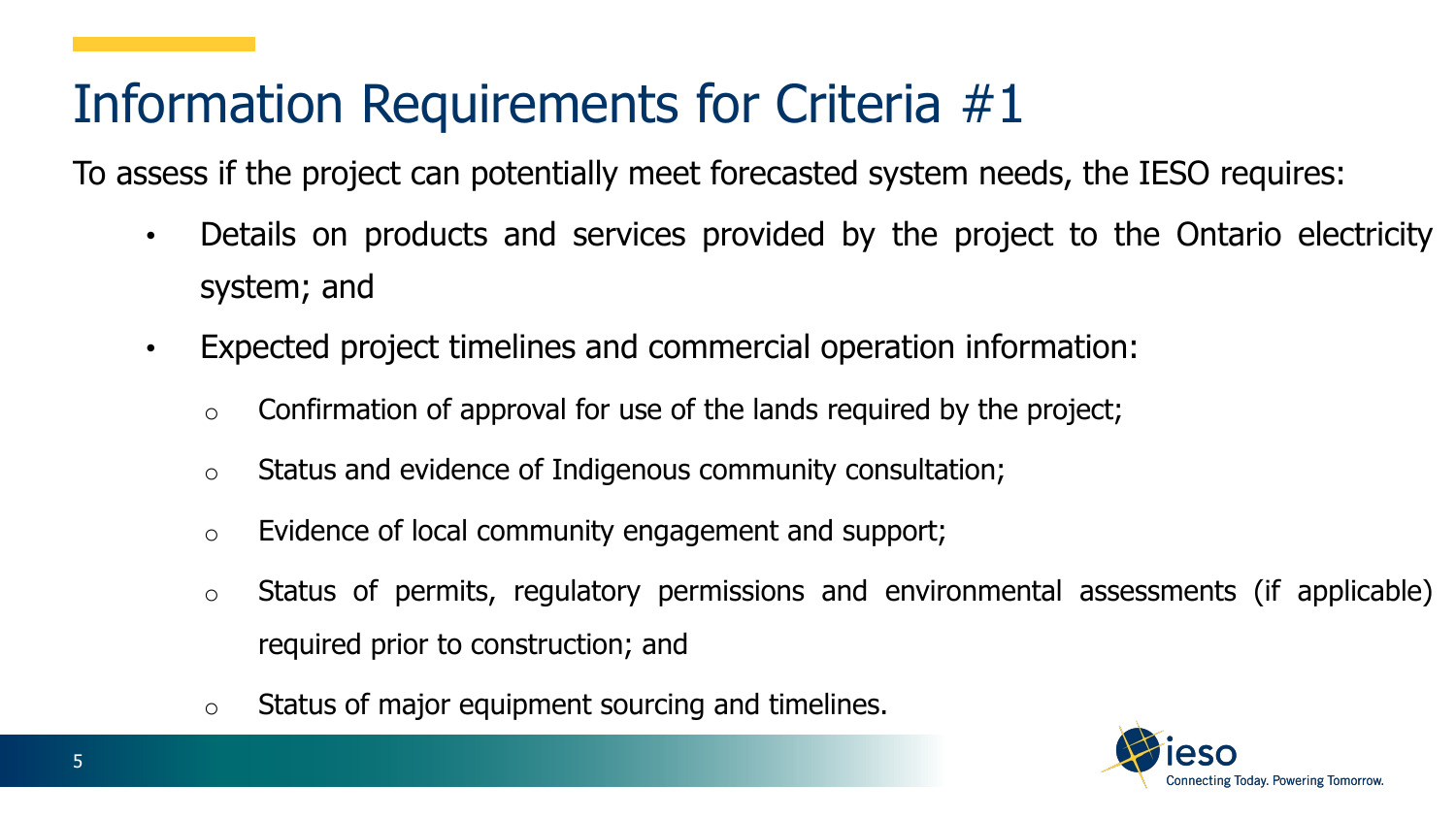# Information Requirements for Criteria #2

To assess if the project can potentially provide electricity system benefits and cost savings, the IESO requires:

- An assessment of the project's system benefits and cost savings;
- The project's annual net revenue requirement and detailed financial model, whether or not it is net of expected market revenue, and expected terms of a commercial agreement;
- The project's expected contract and market revenues including energy, operating reserve and capacity revenues;
- Project financing requirements and status of associated agreements; and
- Estimate of cost overrun contingencies.

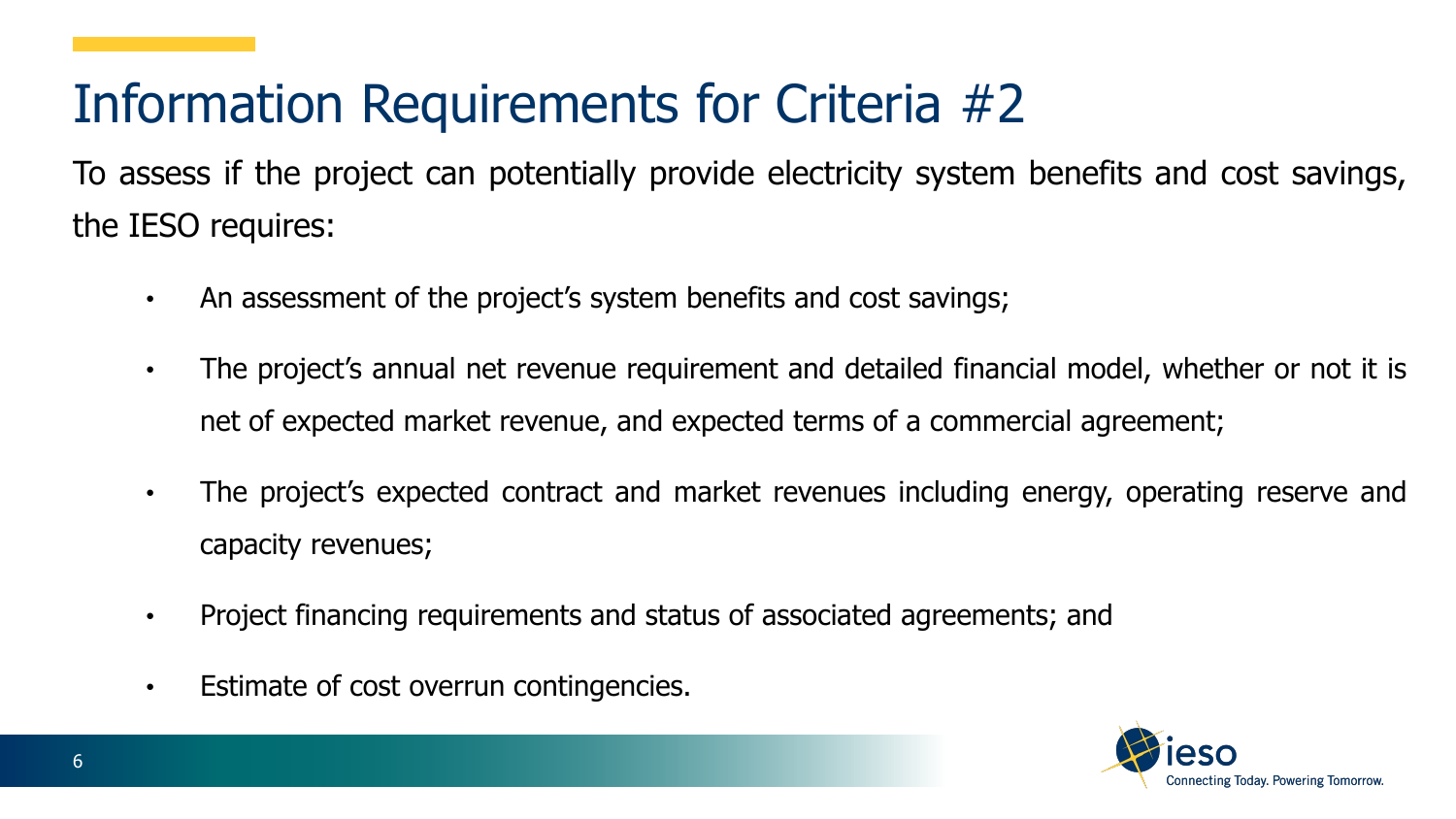### Information Requirements for Criteria #3

To assess if the project can potentially participate in competitive mechanisms, the IESO will consider the assessment results of criteria #1 and #2 and also requires:

- Expected operations strategy to enable provisions of market services including details on how the project will participate in energy, operating reserve, capacity and other markets; and
- The project's expectations for a commercial arrangement structure including benefit sharing and risk allocation.

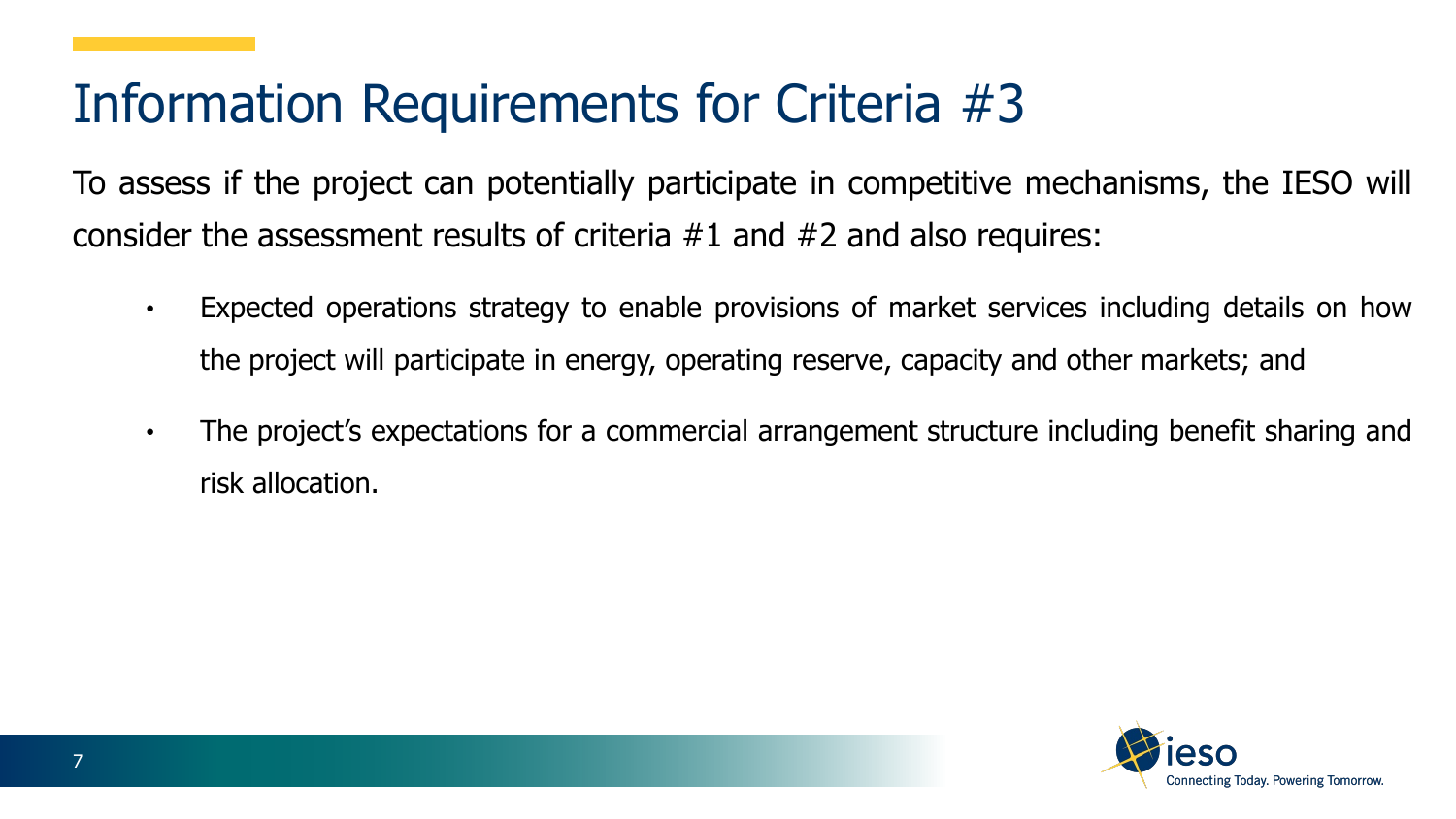#### **Outcomes**

- Project reviews will proceed through an iterative process.
- As the IESO reviews projects it will present its analysis, considerations, and advice to ENDM to inform a decision on if and how it wishes to proceed.
- If a project can demonstrate potential to meet the processes' objectives, it will move through a gated review process:
	- $\circ$  Gate 1: Initial screen to determine if a project can potentially meet the objectives;
	- o Gate 2: Detailed review and exploration of commercial terms; and
	- $\circ$  Gate 3: Contract negotiation. Contract subject to a formal Directive from government.\*

\*Note: Proponents would still be required to secure all approvals and permits necessary for project development.